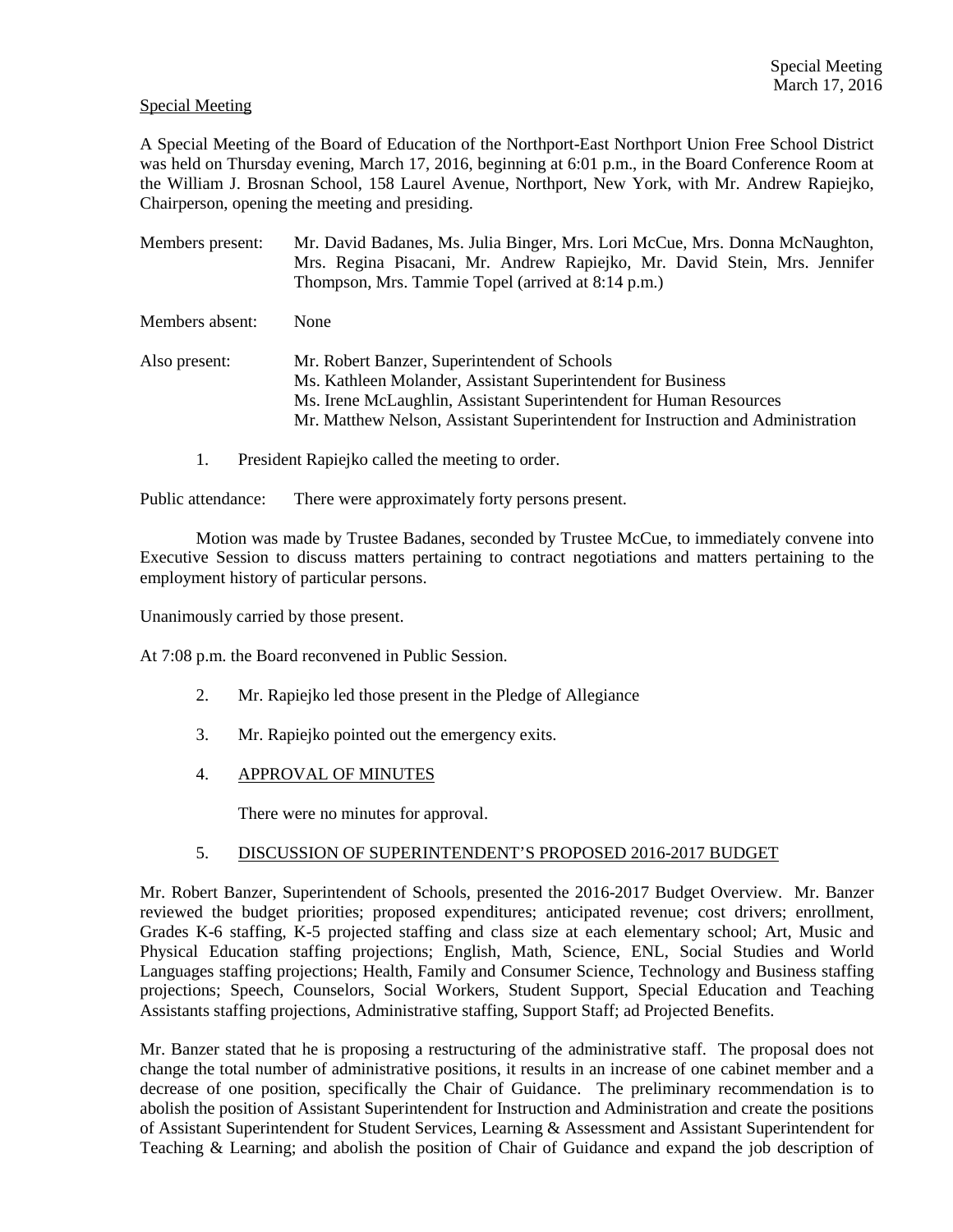Director of Student Support Services from K-5 Counseling to K-12 Counseling. Mr. Banzer recommended that the current position of Assistant Superintendent for Instruction and Administration assume the position of Assistant Superintendent for Student Services, Technology & Assessment, and that the current Chair of Guidance assume the position of High School Assistant Principal. The Assistant Superintendent for Student Services, Technology & Assessment will lead and support the work of the Departments of Special Education, Student Support Services, Technology, Physical Education & Athletics, and Fine and Performing Arts. The new cabinet position will be the Assistant Superintendent for Teaching and Learning who will lead and collaborate with the Instructional Chairs and Principals to carry out ongoing and new initiatives in the areas of teaching, learning and curriculum.

 5.01 Discussion of Personnel Services Costs (salaries, benefits) in the following Budget Function Codes:

| <b>Function Code</b> | Description                            |
|----------------------|----------------------------------------|
| 1040                 | District Clerk                         |
| 1240                 | Chief School Administrator             |
| 1310                 | Accounting                             |
| 1311                 | <b>Business Administration</b>         |
| 1320                 | Auditing                               |
| 1325                 | Treasurer                              |
| 1345                 | Purchasing                             |
| 1430                 | <b>Human Resources</b>                 |
| 1480                 | <b>Public Information and Services</b> |
|                      |                                        |

In response to a question, Mr. Banzer stated that there are two employees in Community Services.

| 1620 | <b>Operation of Plant</b> |
|------|---------------------------|
|------|---------------------------|

1621 Maintenance of Plant

In response to a question regarding the reduction of one custodial position, Ms. McLaughlin stated that administration is looking at current staffing in all positions.

- 1660 Central Warehouse
- 1670 Central Printing and Mailing
- 2010 Curriculum Development and Supervision
- 2020 Supervision Regular School
- 2040 Supervision Special School
- 2070 In-Service Training Instruction
- 2110 Teaching Regular School

In response to a question, Ms. Molander stated that there is \$250,000 for any type of contingency expense such as salary or tuition for a special education student.

- 2250 Programs for Students with Disabilities
- 2310 Continuing Education School
- 2320 Summer School
- 2610 School Library and Audio Visual
- 2630 Computer Assisted Instruction
- 2805 Attendance
- 2810 Guidance
- 2815 Health Services

In response to a question, Ms. Molander stated that there are funds designated for substitute nurses.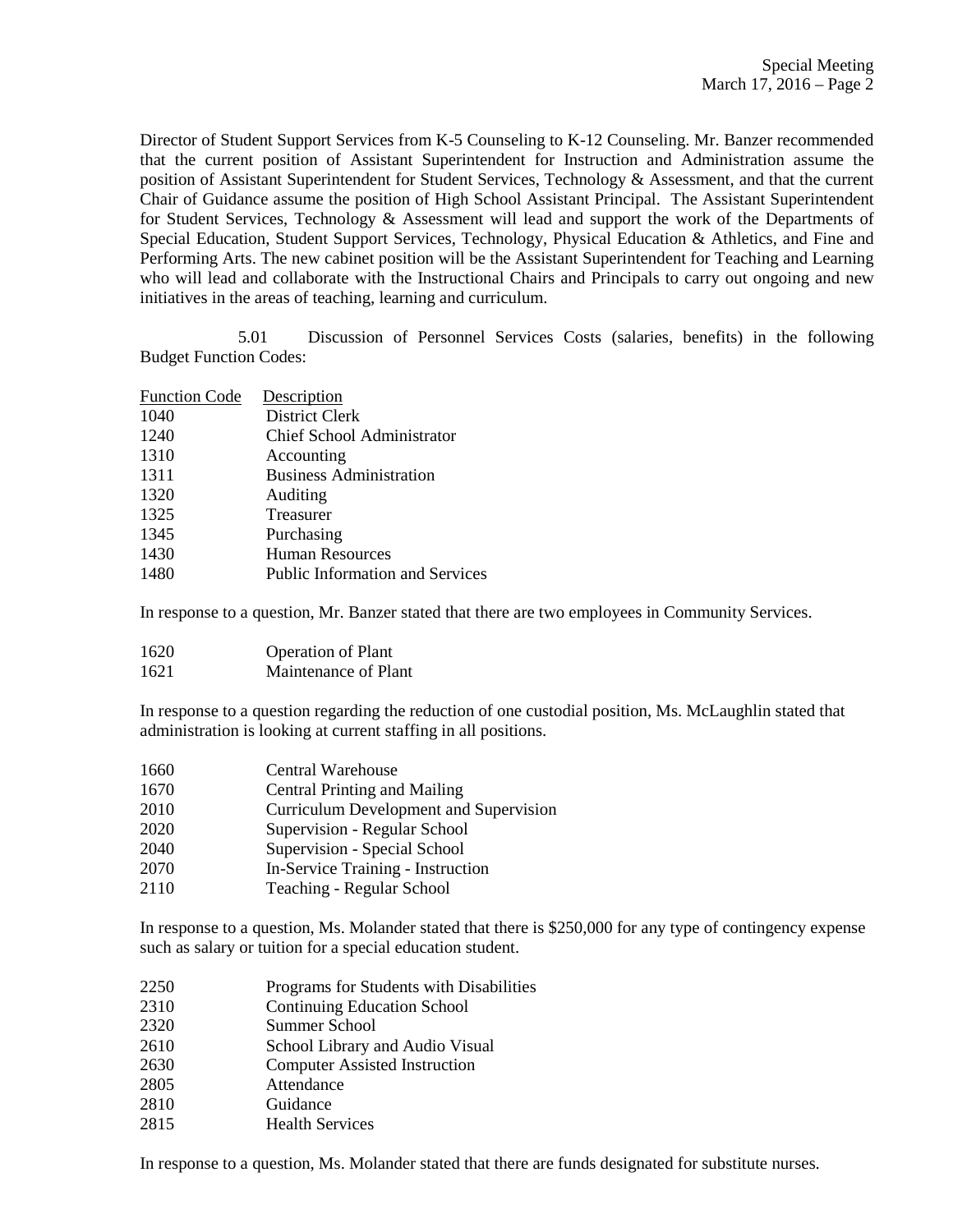| 2820 | <b>Psychological Services</b>             |
|------|-------------------------------------------|
| 2822 | <b>Education Related Support Services</b> |
| 2825 | <b>Social Work Services</b>               |
| 2850 | Co-Curricular Activities                  |
| 2855 | Interscholastic Athletics                 |
| 5510 | <b>District Operated Transportation</b>   |
| 7140 | <b>Community Recreation</b>               |
| 8060 | Community - Civic Activities              |
| 9010 | <b>ERS</b>                                |
| 9020 | TRS                                       |
| 9030 | Social Security                           |
| 9040 | Workers' Compensation                     |
| 9045 | Life Insurance                            |
| 9050 | Unemployment Insurance                    |
| 9055 | Disability Insurance                      |
| 9060 | <b>Health Insurance</b>                   |
| 9087 | Extended Sick Leave                       |
| 9088 | <b>Accrued Leave Payout</b>               |
| 9089 | Other Employee Benefits                   |
|      |                                           |

Mr. Carl Litt stated that he was concerned about the staffing in buildings and grounds. Mr. Litt stated that the community is complaining about how the buildings look and asked why the District isn't replacing the painters. Mr. Litt stated that there is over 200 acres and that the District should have about 6-10 groundskeepers. Mr. Litt asked if analysis was performed on the garbage collection.

Ms. McLaughlin stated that the District did fill the painter position with a temporary painter and the proposed 2016-2017 budget includes an additional painter. Ms. McLaughlin stated that administration is doing an analysis in all areas of building maintenance.

Motion was made by Trustee McCue, seconded by Trustee Thompson, to approve all items under 6., including Supplemental 6.01

# 6. SUPERINTENDENT'S REPORT, GENERAL – FOR BOARD ACTION

 6.01 Approving the Personnel Actions Report dated March 17, 2016, including Supplemental 6.01, attached and made part of the official minutes.

#### 6.02 WITHDRAWN

Unanimously carried.

Motion was made by Trustee McCue, seconded by Trustee McNaughton, to approve all items under 7.

#### 7. SUPERINTENDENT'S REPORT, FINANCIAL – FOR BOARD ACTION

- 7.01 Receiving the following donations to the District:
	- 7.01.1 \$500.00 from Mark Tracy to the Judith P. Tracy Scholarship

 7.01.2 \$2,500.00 from the Lillian Brueggemann Scholarship Foundation to the Lillian S. Brueggemann Memorial Scholarship

 7.01.3 \$250.00 from Jill and Eric Welch to the Geraldine Wolf Welch Memorial Scholarship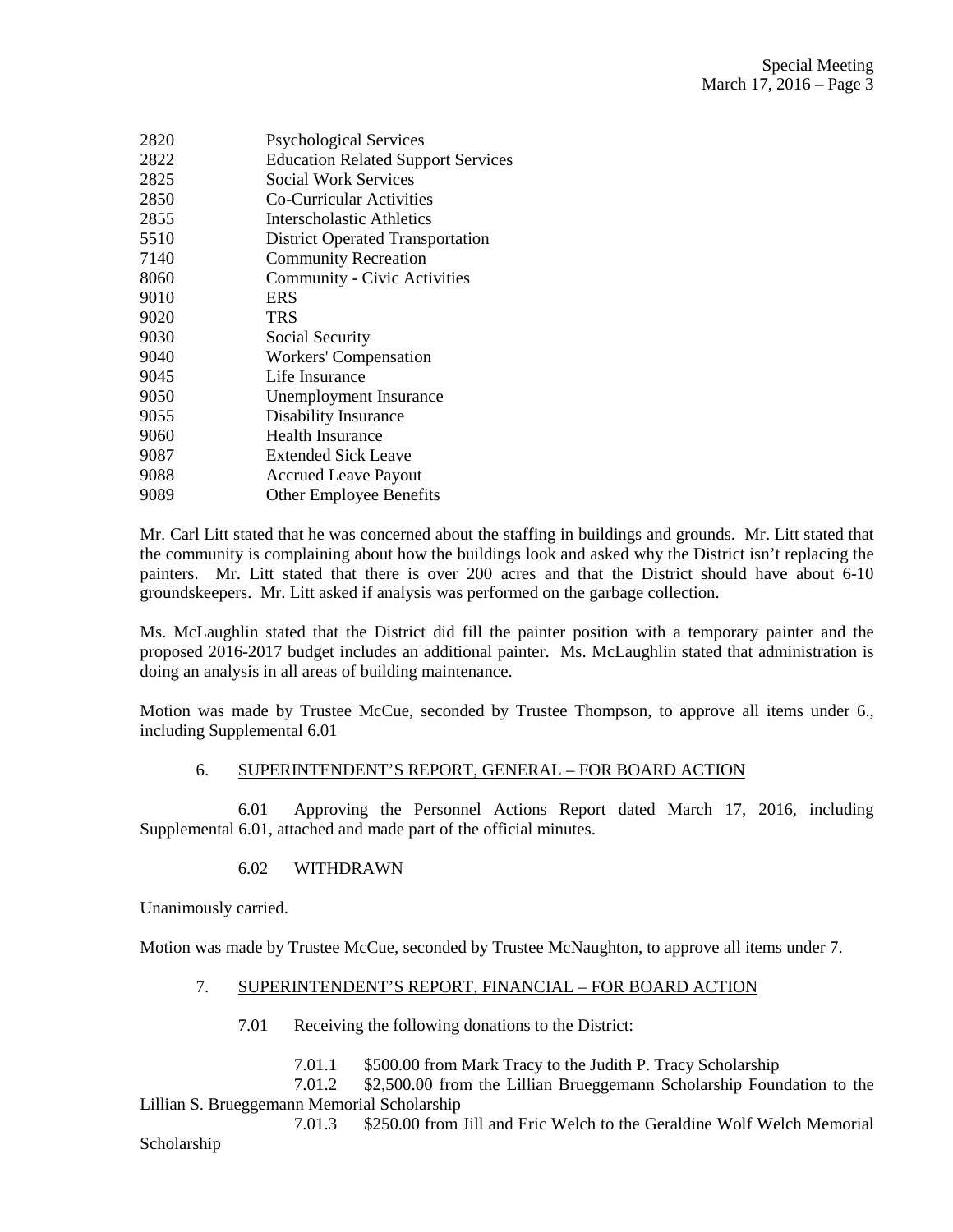7.01.4 Twenty-six (26) suitcases from Peter McLean to the Northport-East Northport Union Free School District, Students for 60,000

7.02 Approving the following resolution:

### AUTHORIZING PIGGYBACKING ON THE WAPPINGERS CSD CONTRACT FOR DISTRICT ART SUPPLIES

 "WHEREAS, the WAPPINGERS CSD has made available to other municipalities a contract for district art supplies; and

 WHEREAS, said contract for district art supplies was let for bid consistent with the requirements of General Municipal Law, section 103; and

 WHEREAS, the Northport-East Northport U.F.S.D. is permitted to utilize said contract in accordance with the terms and conditions of the bid and requirements of General Municipal Law, section 103;

 NOW, THEREFORE, BE IT RESOLVED, that the Board of Education hereby authorizes the purchase of district art supplies from Wappingers CSD contract in accordance with the requirements of General Municipal Law, section 103."

7.03 Approving the following resolution:

# AUTHORIZING PIGGYBACKING ON THE SOUTHAMPTON UFSD CONTRACT FOR SCHOOL SUPPLIES & MATERIALS

 "WHEREAS, the SOUTHAMPTON UFSD has made available to other municipalities a contract for school supplies and materials; and

 WHEREAS, said contract for school supplies and materials was let for bid consistent with the requirements of General Municipal Law, section 103; and

 WHEREAS, the Northport-East Northport U.F.S.D. is permitted to utilize said contract in accordance with the terms and conditions of the bid and requirements of General Municipal Law, section 103;

 NOW, THEREFORE, BE IT RESOLVED, that the Board of Education hereby authorizes the purchase of school supplies and materials from Southampton UFSD contract in accordance with the requirements of General Municipal Law, section 103."

7.04 Approving the following resolution:

 "RESOLVED, that the Board of Education accept the donation of \$29.01 toward the purchase of classroom supplies for Pulaski Road Elementary School and increase the 2015-2016 budget code A2110.5030.16.0200 by \$29.01 for this purpose.

 RESOLVED, that the Board of Education hereby approves an increase in the revenue code A2705 of the 2015-2016 budget by \$29.01 with the understanding that this increase in revenue is the result of the Pulaski Road Elementary School participation in My Coke Rewards Program."

7.05 Approving the following resolution: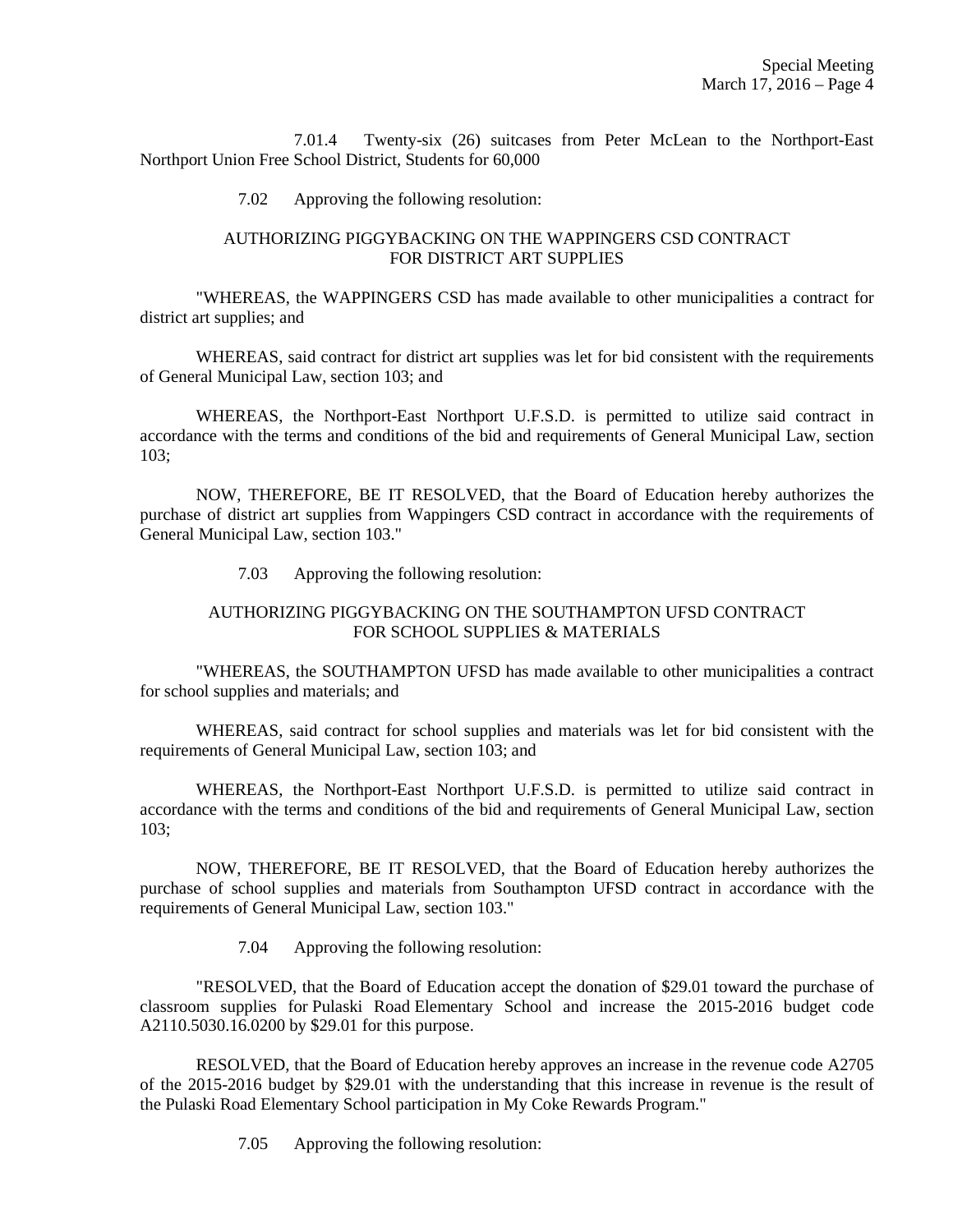"RESOLVED, that the Board of Education accept the donation of \$855.65 toward the purchase of classroom supplies for Pulaski Road Elementary School and increase the 2015-2016 budget code A2110.5030.16.0200 by \$855.65 for this purpose.

 RESOLVED, that the Board of Education hereby approves an increase in the revenue code A2705 of the 2015-2016 budget by \$855.65 with the understanding that this increase in revenue is the result of the Pulaski Road Elementary School participation in Target Take Charge of Education Program."

7.06 Approving the following resolution:

 "RESOLVED, that the Board of Education accept the donation of \$262.13 toward the purchase of classroom supplies for East Northport Middle School and increase the 2015-2016 budget code A2110.5030.21.2802 by \$262.13 for this purpose.

 RESOLVED, that the Board of Education hereby approves an increase in the revenue code A2705 of the 2015-2016 budget by \$262.13 with the understanding that this increase in revenue is the result of the East Northport Middle School participation in Target Take Charge of Education Program."

7.07 Approving the following resolution:

 "BE IT RESOLVED, that the Board of Education hereby gratefully accepts a donation of \$525 from Northport-East Northport residents whose names are more fully set forth in the attached document, for the purposes of covering the cost of transportation for the Northport High School Urban Studies class field trip on March 10, 2016 and increase the 2015-2016 budget code A2110.4161.30.2903 by \$525 for this purpose.

 BE IT RESOLVED, that the Board of Education hereby approves an increase in the revenue code A2705 of the 2015-2016 budget by \$525 with the understanding that this increase in revenue is the result of donations from Northport-East Northport residents."

7.08 Approving the following resolution:

 "BE IT RESOLVED, that the Board of Education hereby gratefully accepts a donation of \$58.50 from Northport-East Northport residents whose names are more fully set forth in the attached document, for the purpose of students attending a field trip to the Long Island Aquarium as an alternative to the trip to Greenkill Outdoor Education Center February 24, 2016 to February 26, 2016 and increase the 2015-2016 budget code A2110.4161.23.2902 by \$58.50 for this purpose.

 BE IT RESOLVED, that the Board of Education hereby approves an increase in the revenue code A2705 of the 2016-2016 budget by \$58.50 with the understanding that this increase in revenue is the result of donations from the Northport-East Northport residents."

7.09 Approving the following resolution:

 "BE IT RESOLVED, that the Board of Education hereby gratefully accepts a donation of \$330 from Northport-East Northport residents whose names are more fully set forth in the attached document, for the purposes of covering the cost of transportation for the Northport High School Urban Studies class field trip on February 23, 2016 and increase the 2015-2016 budget code A2110.4161.30.2903 by \$330 for this purpose.

 BE IT RESOLVED, that the Board of Education hereby approves an increase in the revenue code A2705 of the 2015-2016 budget by \$330 with the understanding that this increase in revenue is the result of donations from Northport-East Northport residents."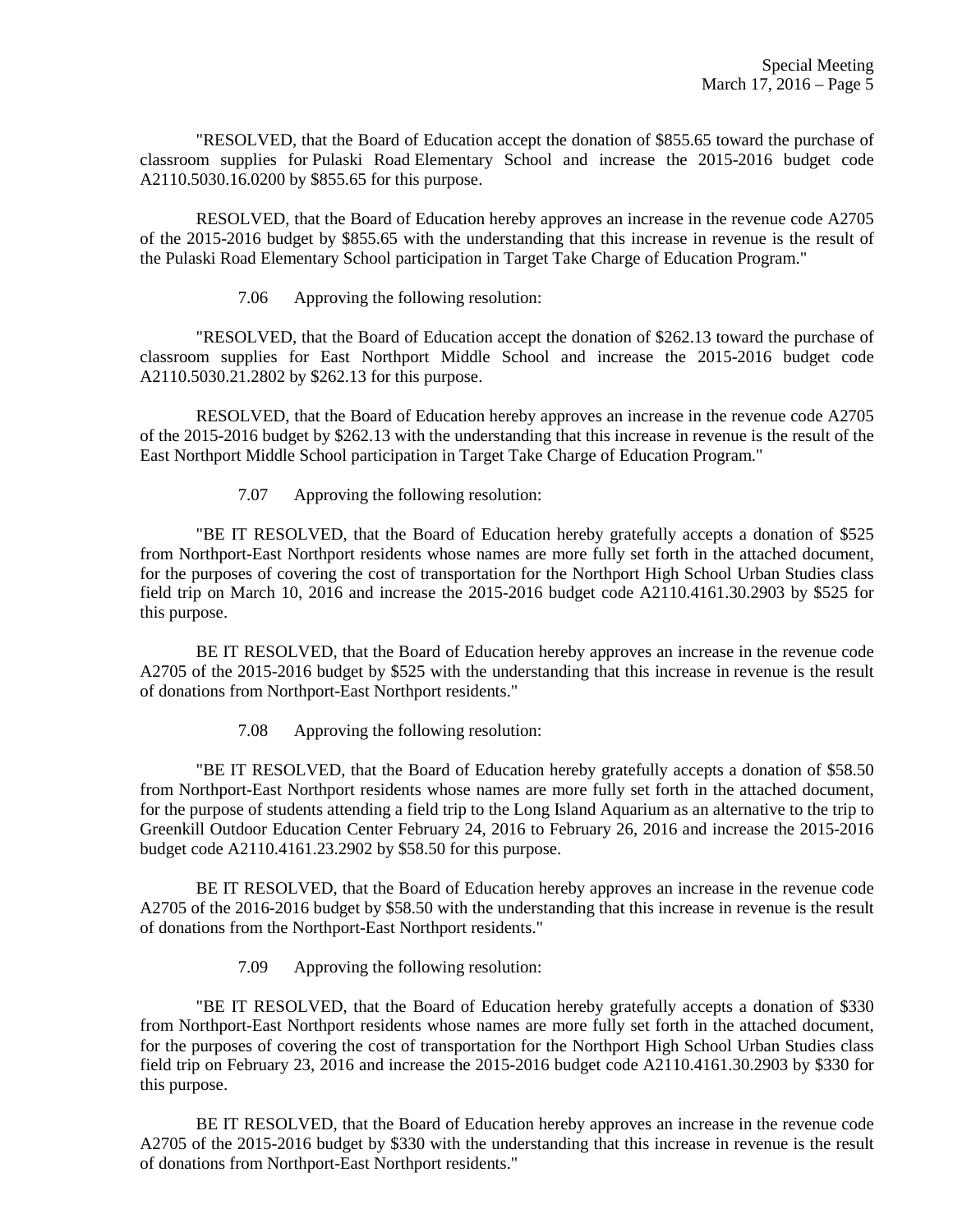7.10 Approving a Supplementary Education Services Agreement between the Northport-East Northport Union Free School District and Carrie Parker for IB Dance Choreography (2014) in the amount of \$300 (PE)

 7.11 Approving a Supplementary Education Services Agreement between the Northport-East Northport Union Free School District and Carrie Parker for IB Dance Choreography (2015) in the amount of \$300 (PE)

 7.12 Approving a Rider to Agreement between the Board of Education of the Northport-East Northport Union Free School District and North Fork Express (NHS)

 7.13 Approving a Rider to Agreement between the Board of Education of the Northport-East Northport Union Free School District and the John W. Engeman Theater (BAS)

 7.14 Authorizing the Board President to sign contracts with the following school districts to provide health services for Northport-East Northport students attending school in that district during the 2015-2016 school year:

 7.14.1 South Huntington Union Free School District, eighty (80) student attending St. Anthony's High School @ \$790.86, totaling \$63,268.80; one (1) student attending St. Anthony's High School for eighteen (18) weeks @ \$19.77, totaling \$355.86; one (1) student attending St. Anthony's High School for fourteen (14) weeks @ \$19.77, totaling \$276.78; one (1) student attending St. Anthony's High School for seventeen (17) weeks @ \$19.77, totaling \$336.09; three (3) students attending St. Anthony's High School for twenty-three (23) weeks @ \$19.77, totaling \$1,364.13; one (1) student attending St. Anthony's High School for eleven (11) weeks @ \$19.77, totaling \$217.47; ten (10) students attending Long Island School for the Gifted @ \$790.86, totaling \$7,908.60; total amount \$73,727.73

 7.14.2 Hauppauge Union Free School District, two (2) students attending Ivy League School @ \$946.59, totaling \$1,893.18

 7.14.3 Smithtown Central School District, two (2) students attending Harbor Country Day School, one (1) student attending Sts. Philip & James School, eleven (11) students attending Smithtown Christian School @ \$842.62, totaling \$11,796.68

 7.15 Approving an Agreement between the Northport-East Northport Union Free School District and Astor Services for Children and Families (Spec. Ed.)

7.16 Approving transfer of general fund appropriations in the 2015-2016 budget

 7.17 Approving the Treasurer's Report and Monthly Summary of Receipts and Disbursements:

7.17.1 Treasurer's Report for the period January 1, 2016 through January 31,

2016

- 7.17.2 Monthly Summary of Receipts and Disbursements for January 2016
- 7.18 Approving the Schedule of Investments as of January 31, 2016
- 7.19 Approving the Collateral Schedule for January 2016
- 7.20 Approving the Bank Reconciliation Report for the month ended January 31, 2016

 7.21 Approving the General Fund Projected Cash Flow Statement for the year ending 2015-2016, Actual Data July 1, 2015 – January 31, 2016, Estimated Data February 1, 2016 – June 30, 2016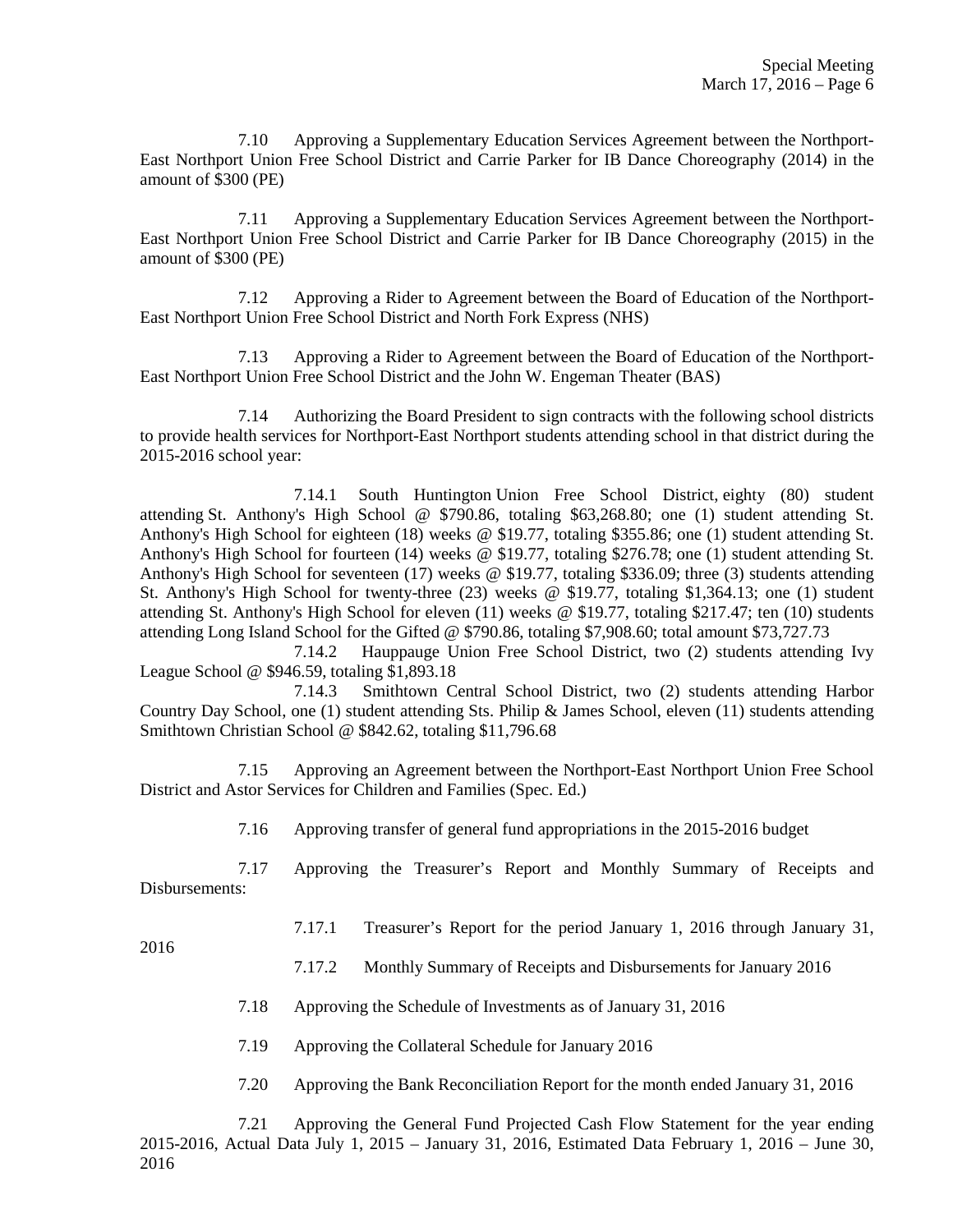7.22 Approving the Monthly Revenue and Budget Status Report, School Lunch Fund for the month ending January 31, 2016

 7.23 Approving the Monthly Revenue and Budget Status Report, Special Aid Fund for the month ending January 31, 2016

 7.24 Approving the Monthly Revenue and Budget Status Report, General Fund for the month ending January 31, 2016

 7.25 Approving the Monthly Revenue and Budget Status Report, Capital Fund for the month ending January 31, 2016

 7.26 Approving the School Lunch Profit and Loss Statement for the month ending January 31, 2016

 7.27 Approving the Quarterly Trial Balance Report for all District Funds for the quarter October 1, 2015 – December 31, 2015

 7.28 Approving the Quarterly Student Activity Account Reports for the period October 2015 – December 2015:

- 7.28.1 Northport High School
- 7.28.2 East Northport Middle School
- 7.28.3 Northport Middle School

Vote on Trustee McCue's motion to approve all items under 7. was unanimously carried.

### 8. SUPERINTENDENT'S REPORT – FOR INFORMATION ONLY

 8.01 Budget Transfers – As per Board Policy #6150, all transfers between salary codes up to \$25,000 and transfers between all other codes up to \$10,000 are to be reported to the Board of Education as an information item.

- 9. ADJOURNMENT
	- 9.01 Upcoming Meetings

SPECIAL MEETING TO DISCUSS PROPOSED BUDGET PRELIMINARY PUBLIC HEARING Thursday, March 31, 2016 7:00 p.m. William J. Brosnan School Cafeteria Budget Discussion - Revenue, Fund Balance, Reserves Preliminary Hearing to Receive Additional Public Input on Budget

SPECIAL MEETING TO FINALIZE BUDGET Thursday, April 14, 2016 7:00 p.m. William J. Brosnan School Cafeteria

SPECIAL MEETING TO VOTE ON BOCES ADMINISTRATIVE BUDGET & TRUSTEES Tuesday, April 19, 2016 7:00 p.m.